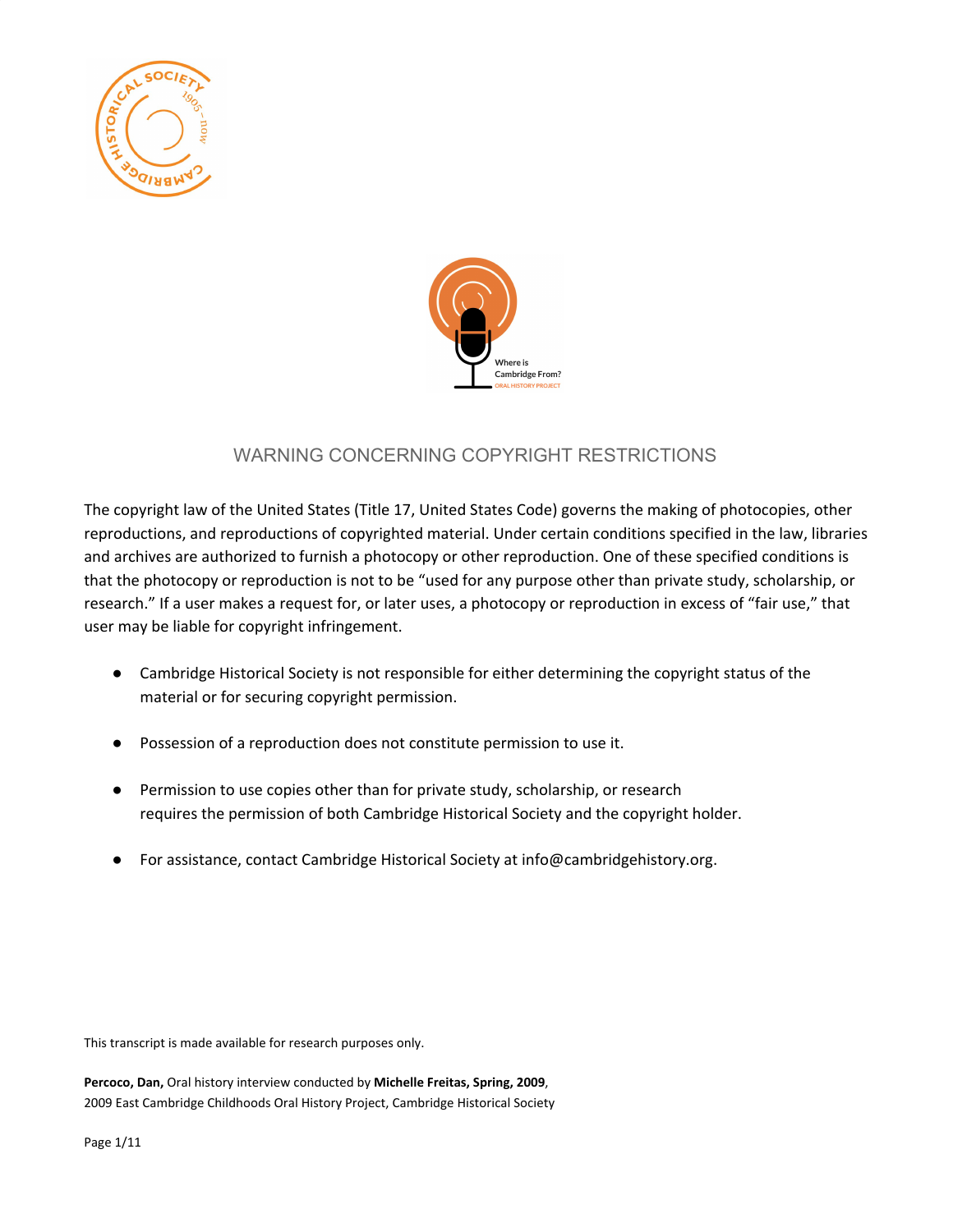

# GUIDELINES FOR USE

This transcript is hereby made available for research purposes only. These oral history interviews are intimate conversations between two people, both of whom have generously agreed to share these recordings with the Cambridge Historical Society archives and with researchers. Please listen in the spirit with which these were shared. Researchers will understand that:

- The Cambridge Historical Society abides by the General Principles & Best Practices for Oral History as agreed upon by the Oral History Association (2009) and expects that use of this material will be done with respect for these professional ethics.
- Every oral history relies on the memories, views and opinions of the narrator. Because of the personal nature of oral history, listeners may find some viewpoints or language of the recorded participants to be objectionable. In keeping with its mission of preservation and unfettered access whenever possible, Cambridge Historical Society presents these views as recorded.
- This transcript is a nearly verbatim copy of the recorded interview. As such, it may contain the natural false starts, verbal stumbles, misspeaks, and repetitions that are common in conversation. This decision was made because the Society gives primacy to the audible voice and also because some researchers do find useful information in these verbal patterns.
- Unless these verbal patterns are germane to your scholarly work, when quoting from this material researchers are encouraged to correct the grammar and make other modifications maintaining the flavor of the narrator's speech while editing the material for the standards of print.
- All citations must be attributed to the Cambridge Historical Society:

**Dan Percoco**, Oral history interview conducted by **Michelle Freitas, Spring, 2009**, 2009 East Cambridge Childhoods Oral History Project; Cambridge Historical Society.

This transcript is made available for research purposes only.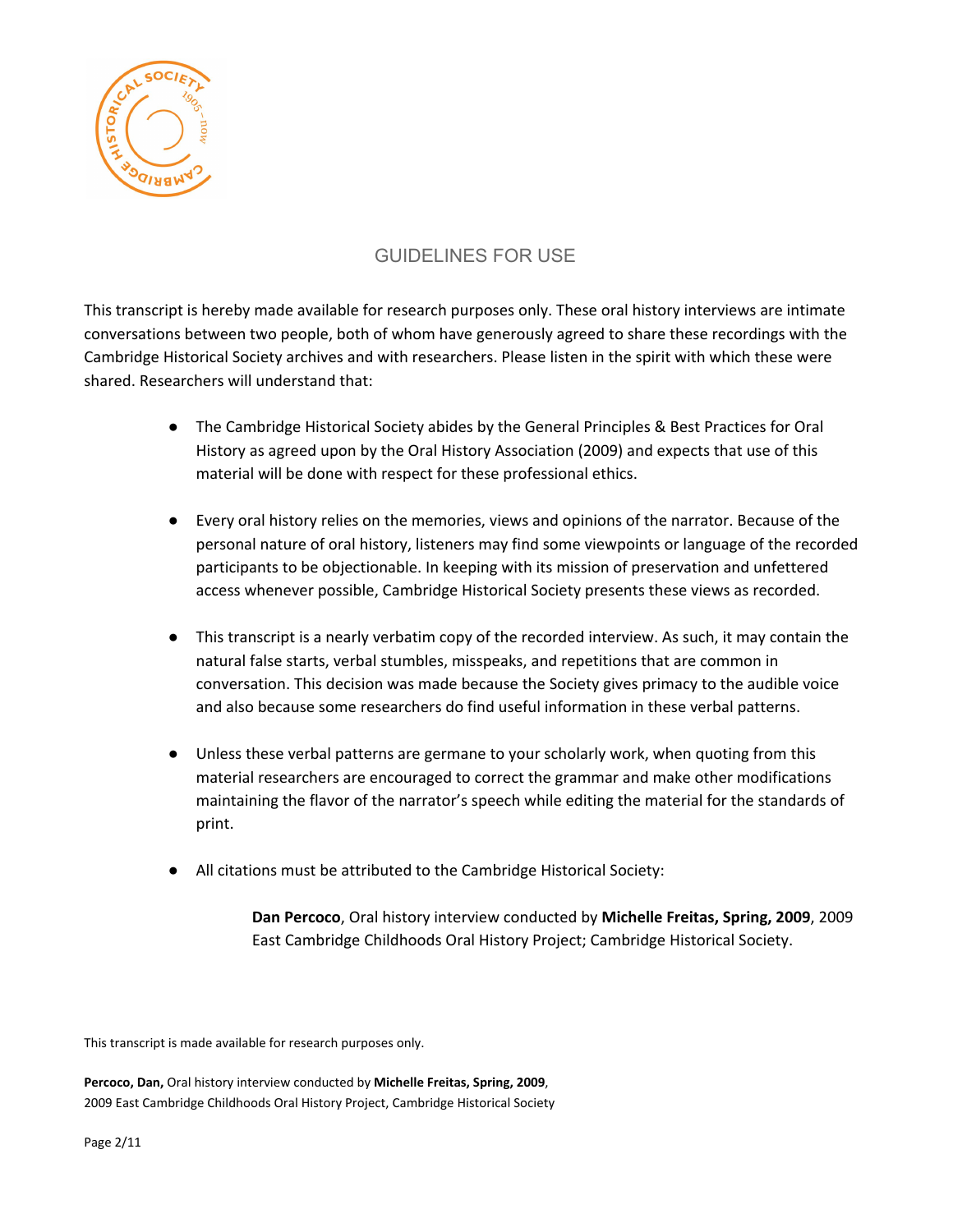

Oral History Interview with **Dan Percoco** 2009 East Cambridge Childhoods Oral History Project Interview conducted by Michelle Freitas in **Spring, 2009**

This transcript is made available for research purposes only.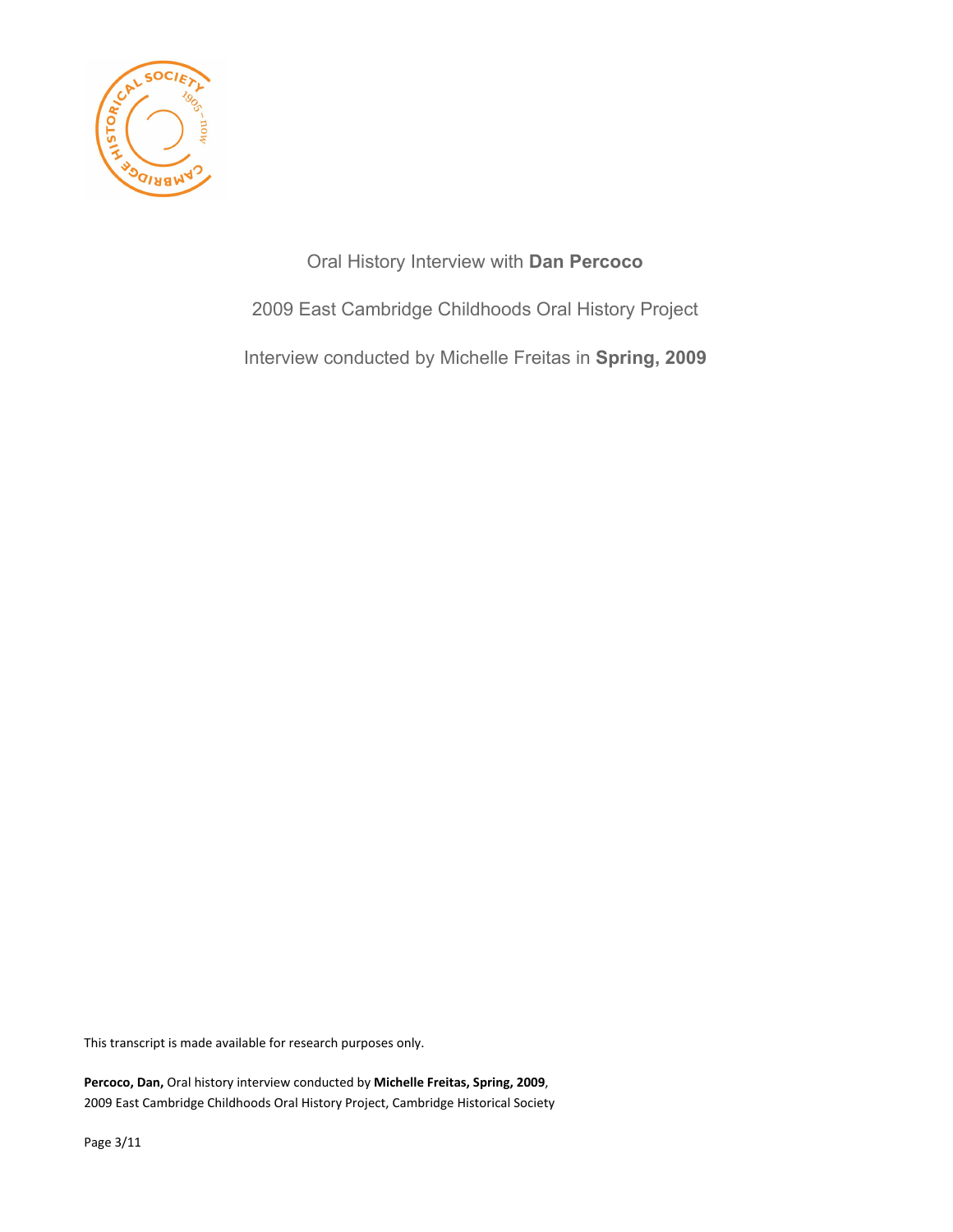

MF: Were you born here?

DP: I was born at the Mount Auburn Hospital in Cambridge on September 10, 1942. And when I first came out of the hospital I moved over to Ninth Street, which is now called Fulkerson Street. Both my mom and my dad were born here also in Cambridge. So my grandparents came from Italy. When they moved from Italy their first residence was here in East Cambridge. So my roots are here all my life. I'm going to be 67 years old. So I've lived here for all 66 years and plus.

So your whole family grew up here in East Cambridge then.

My parents also grew up here in East Cambridge. My dad's family for a while lived in Lexington. Then they took the land what's called eminent domain and they put Route 2. So the family came back to East Cambridge. At the time my grandmother was a widow. She couldn't support her family by staying in Lexington. She got herself a business in East Cambridge. It was a grocery store. It was called Percoco. When I was growing up, on every corner of the street there were grocery stores. We didn't have the Shaw's supermarket in those days. We did have a store called the First National, which was located on Cambridge Street. It was a big store but it was not like these superstores that we have today.

How was your grandmother's store like?

My grandmother sold all kinds of things like canned goods and pasta and cigarettes and toiletries.

Did you spend a lot of time in the store growing up?

Actually my dad opened up a store for his brother. My dad was a musician. He taught music. My dad helped his brother establish a business. My dad was also in real estate. So he did a lot. I was 7 years old when I moved here to Thorndike Street. I have been living on the street ever since. When I got married I did not want to leave the street so I bought a house on the same street. I didn't even go in it because I just wanted to live on Thorndike Street. I didn't care what it looked like. Like I said my roots are here.

Do you have any siblings?

This transcript is made available for research purposes only.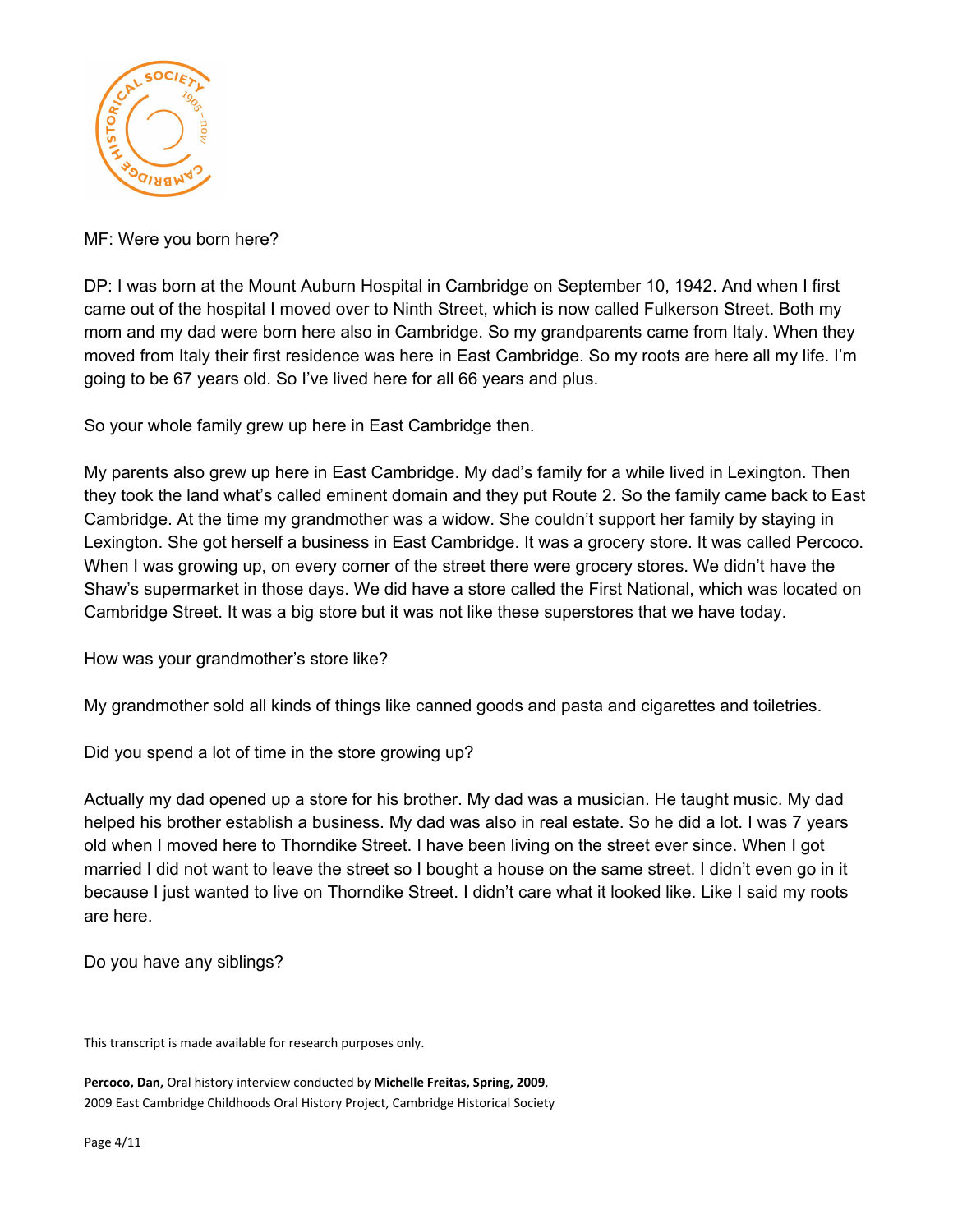

Well I had a sister. She passed away last year. She also grew up in East Cambridge. Her family is still here in East Cambridge. They live just a block away. There is something very interesting about my life. When I was growing up my mother's two sisters married my father's two brothers. All my family lived on this very same street including my mother's parents and my father's parents.

What did the neighborhood look like when you were growing up?

It doesn't look like it does now because it certainly feels like I moved to another location. Across the street [from the O'Connell library] was a grammar school and a high school and there was a parochial school, the Sacred Heart School. In those days we did not take a bus to school, we walked. All the schools were zoned. Because I lived at 118 Thorndike Street I was zoned to go to the Putnam School, which is now an elderly home. Then the people on this block [of the O'Connell library] were zoned for the Thorndike School, which is now called the Kennedy/Longfellow School. Across the street was the Sacred Heart School where I went for religious study. When I was growing up we used to have grades K-8. Because I went to the Putnam School on Thursdays in the morning all the boys would go to the Thorndike School where we would take woodworking. All the girls would go to the Thorndike school and take cooking. Then in the afternoon we would go from the public school to the parochial school for religious education. We didn't have Sunday school like today.

Do you have any memories of the Putnam school like favorite subjects or favorite teachers?

My favorite teacher was in the 6th grade. Her name was Anne Marie Rinn. I remember her vividly. She was so pretty. She used to dress like my mother. Whatever dress mom had, she would have the same dress. My favorite subject I think was history and geography. I say that because I ended up working for an airline. I was always interested in travel. My fondest memories were in the 2nd grade. Every morning my teacher, Francis Curry, would ask what we did the previous night. At the time my grandmother used to live in Somerville. I remember my mother after school would take us to see my grandmother. We would walk all the way to Somerville to visit her. It was from here all the way up to the Somerville High School. Down at the end of the street here there was a barn. It was a stable with horses. It was a big barn; it took up the whole block.

Besides visiting your grandmother, what else did you do after school?

This transcript is made available for research purposes only.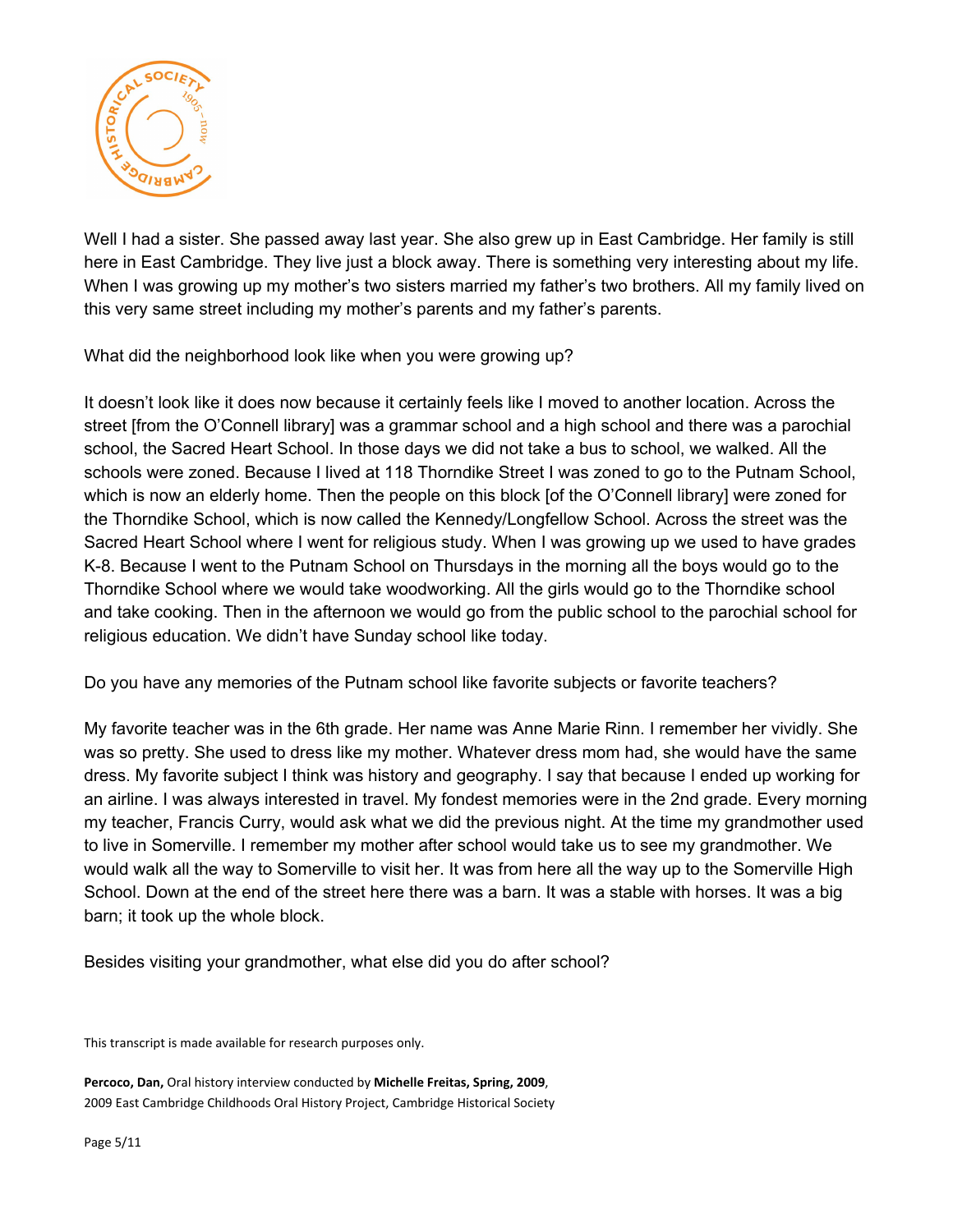

After school all my cousins would be at my grandmother's. We would play in her yard. She had a garden of tomatoes. We used to take the tomatoes and throw them in a neighbor's yard. He would get mad at my grandfather for letting us throw tomatoes into his yard.

### Did you play any sports?

I was so shy growing up. No I did not play sports. I belonged to the Boys Scouts Troop 99, which was located down where the Boston Woven Hose used to be. The whole area has changed. I remember Sixth Street as being one long street. There was a bridge for this area had water that is now filled in. The kids used to go swimming there in the summertime.

### Do you remember any other factories?

I remember Budweiser Beer being down here with the Clydesdale horses. On Binney St there was Carr Fastener factory. There was Squire's. They would kill the pigs. Then on Cambridge Street there was a live poultry place where we would buy our chickens and eggs. They would kill the chickens in front of us. We would buy our butter and coffee at a place called Kennedy's. It had a nice aroma when you walked in. There were bakeries around here. When I was growing up there were a lot of Italian bakeries and pastry shops but now there is now none here. We used to go to different shops to get what we needed. I remember on the corner of Fifth and Cambridge there was a vegetable store. At Christmas time, he used to sell Christmas trees outside. In those days we would buy our Christmas trees like two days before Christmas. We would set it up Christmas Eve. I remember walking to the store with my mother and we would carry the Christmas tree home. The tree cost about a \$1. I remember a bag of potato chips was 5 cents, 5 cents for a pickle. We had penny candy in those days; 10 cents for an ice cream. I remember the movie theaters such as the Lechmere theater, the Inman Square theater, the Harvard Square theater. My mother would give me a dollar. I would take the bus for a nickel into Harvard Square with my friends, go to the movie, go for Chinese food, and come home and still have some change left.

When you had all those Italian stores, was there more of a community?

There were a lot of Italians and Irish. Sacred Heart has always been my parish, even though I'm of Italian descent. Sacred Heart was Irish. The Italian church was on Cambridge Street. It's still there but it

This transcript is made available for research purposes only.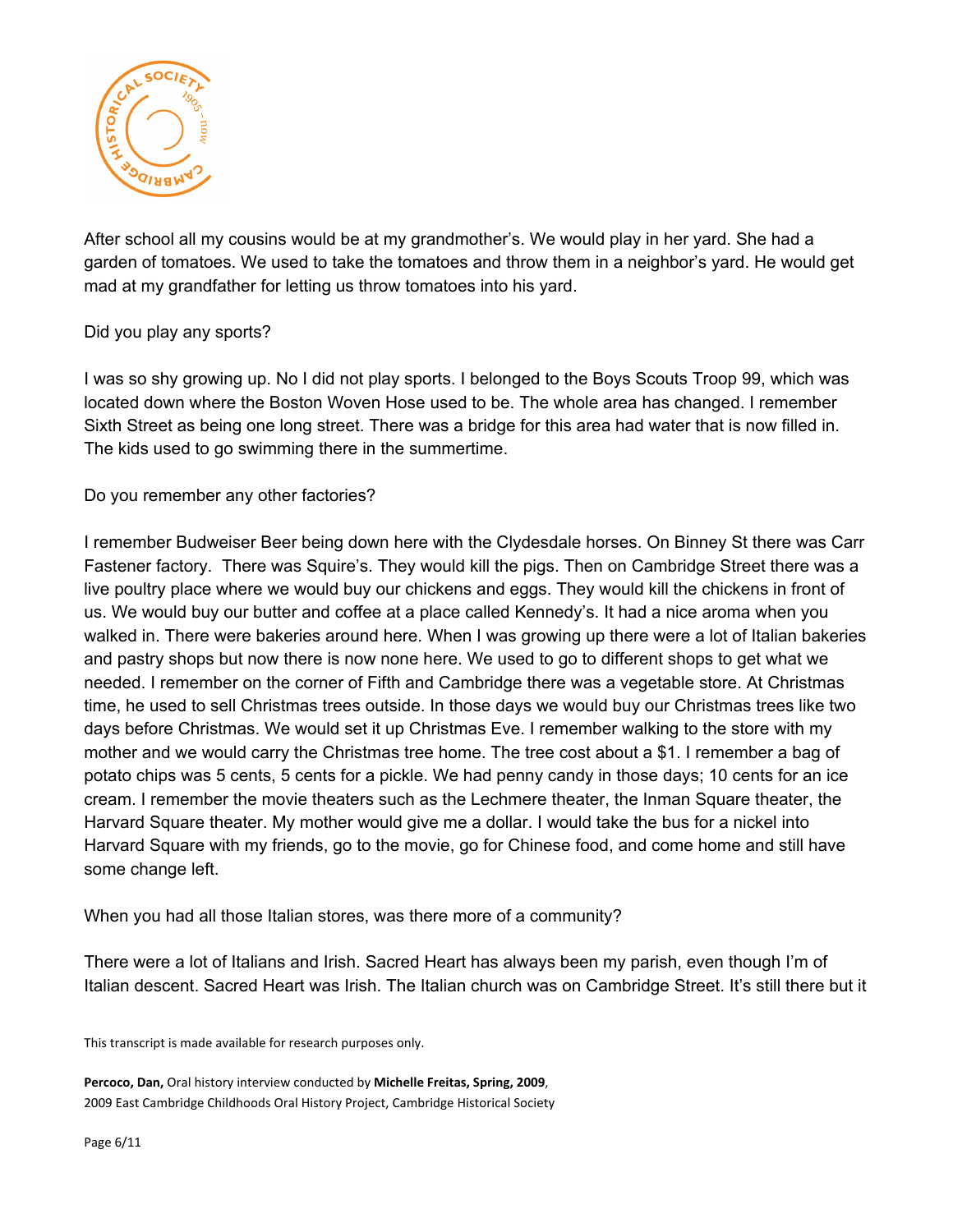

may close once the priest is gone. We used to a Polish church on Otis Street and that's gone. There was a Lithuanian church. Down by the King Open School there was St. Patrick's church. There were a lot of churches in those days. A lot more people went to church in those days. On Sundays I remember hearing all the bells from all the churches, which you don't hear anymore. I see a big difference in my life. I went to Sacred Heart because my father played the organ and was good friends with the priest. My mother and father were never like the traditional Italian people. They were very Americanized. A lot of people think I'm Irish because I go to Sacred Heart. I volunteer my time there. I've been teaching CCD there for thirty years. For the past 4-5 years, I've been the cantor for children's mass.

#### Did you help out at your uncle and father's store?

I was 8-9 years old and I was selling penny candy. What was popular back then was this popcorn square with a chocolate mint. We used to squish the chocolate mint on top of the popcorn. It was delicious. We had the square walnuts and Baby Ruth. What you would pay for a nickel back then would be what you pay a dollar today. It was bigger back then than what you pay for a dollar today. The Squirrel Nut factory down the street and the Necco candy too. There was a tool and dye factory down on Binney Street closer to Third Street.

#### What was your first job?

My first job was down at Nantasket Beach [Hull, MA]. We used to spend our summers there. My mother's uncle owned an Italian restaurant called Angelo's Spaghetti House. My first job was selling hot dogs and hamburgers at a hot dog stand. It was located across from the beach. It was a fun job.

What other kinds of things did you do when there was no school?

Because the three sisters married the three brothers, I chummed around with all my cousins. We used to play card games. In those days, all the local kids played together. My four children growing up didn't know the kids in the neighborhood because they were bussed out to other schools. There used to be a prison down by the courthouse and we used to race our bikes down there. We would look under the gate and see all the prisoners' feet walking around the yard. We would play out in the street. We played hopscotch, tag, the color game, marbles, badminton, and stuff like that. In those days there weren't a lot of cars around. The streets were empty and when you did see a car, it was a big thing. I used to

This transcript is made available for research purposes only.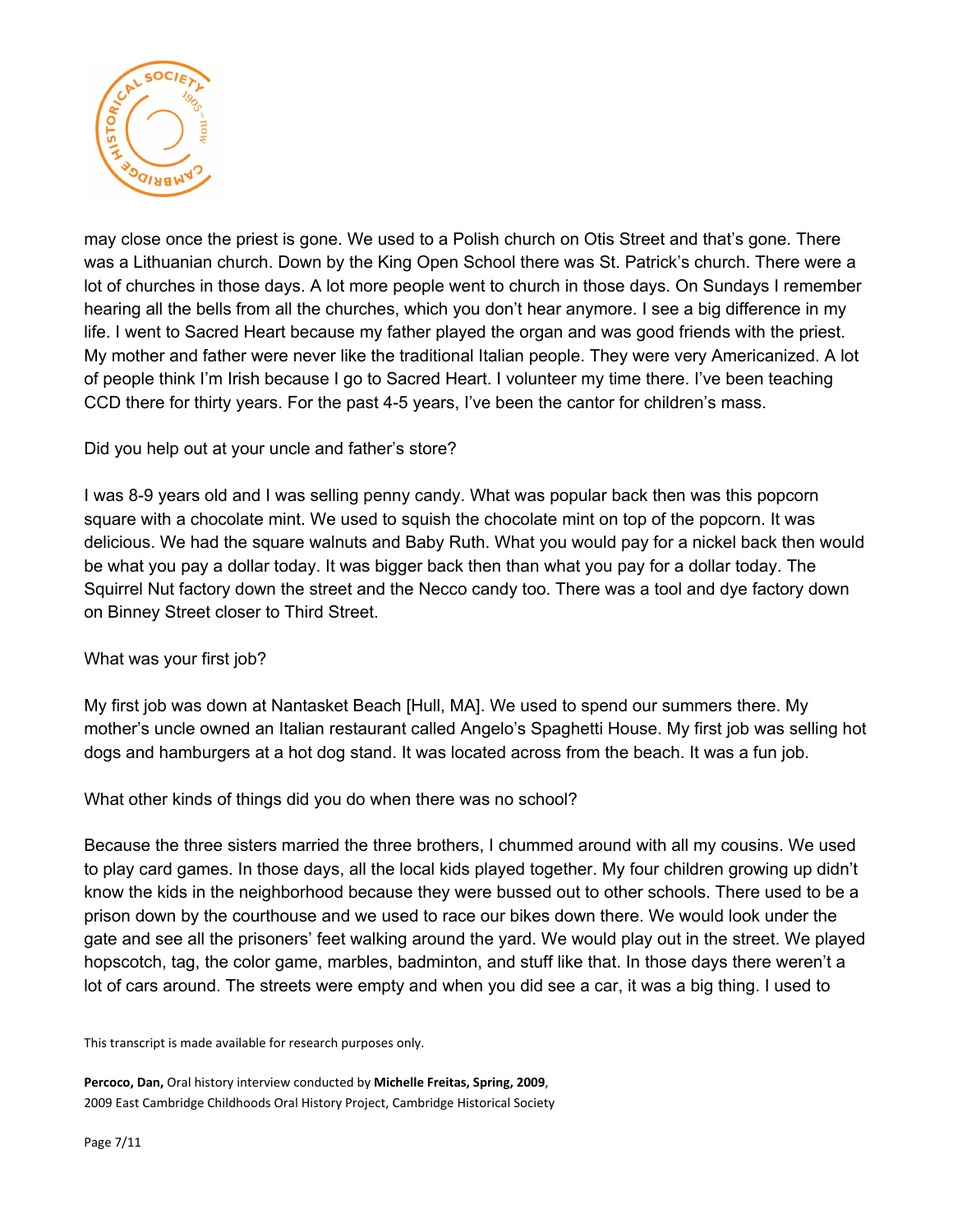

spend a lot of time at the [O'Connell] library. One side was the children's section. You stayed over there until 8th grade and you could not cross over to the adult section until you went to high school. I couldn't wait to cross over. When I had my children, I volunteered my time at the library. I would read for the children's hour. I spent a lot of time there. In those days it was open every night. We would do our homework there.

Growing up, did a lot of people move out of the neighborhood?

Quite a few people moved out of the neighborhood. I remember being in grammar school we were all like brothers and sisters. We were so close. That was the best thing about growing up around here because we all went to the same school. We all chummed around with each other after school. Today I meet every month with some of my high school friends. I went to Cambridge High and Latin.

In the area there is Thorndike School, Putnam School, Sacred Heart School, St. Hedwig School, St. Francis School. There are a lot of schools in the area. There are some rivalries, mostly with basketball, baseball, the sports.

Do you remember any mores stores your family frequented?

The store that my dad had was on the corner of Fifth and Thorndike. He sold canned goods, ice cream, cold cuts, potato chips, and pickles. In those days the pickles were in this big barrel. The pickles were so big. I don't know why they are not grown like that anymore. He sold cigarettes. In those days you know we didn't have a charge card. My father would take the cartons from the cigarettes. He would break up the cartons and each person would have their name on a card. If they didn't have the money, he would "cuff" it. Say if you came into my father's store and you didn't have the money, I would write down your name, date, and the amount you owed. Then you would come in and pay your bill by the end of week. You could trust people years ago but you probably can't trust them as much today. Why I don't know. We never had locks on the doors. I remember growing up the houses didn't have private bathrooms. They were out in the hallway. It was shared by everyone. When I moved to Thorndike, it was like a castle since it had its own private bath. My mother and father fixed it up. That was a luxury in those days.

What are some of the best things you remember about your parents?

This transcript is made available for research purposes only.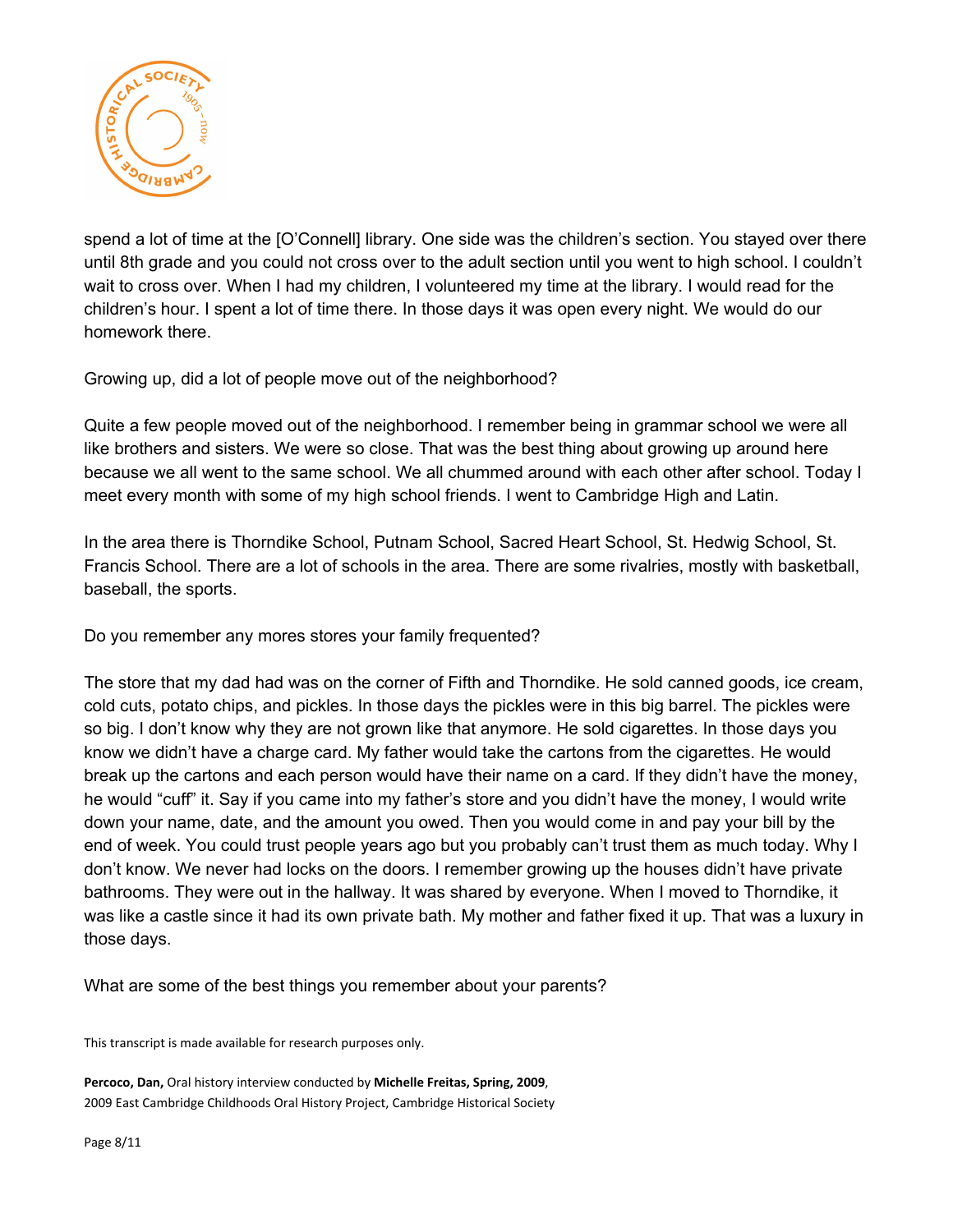

My parents did a lot of things with us. They took us on vacation every year. We used to go to the White Mountains every year. They would take us to the circus, the ice capades. They were good to us.

Your grandparents were here as well.

Yes. I remember going to my grandfather's every day after school. I would play cards with him. My grandfather had a wooden leg. I would go over there in the morning and I would help him put on his wooden leg. I used to tell him to stay in bed until I got there. I was about 12 years old when my grandfather died. I thought I was going to die because I was with him every day. My grandmother was more like my mother to me than anything. She spoke English but it was more of a broken English. I can speak Italian because of my grandmother. I speak more Italian than my mother. Like I said, my mother was so Americanized. Out of like 25 cousins, I'm really the only one who can speak Italian.

Did you have any favorite places you liked to visit in the neighborhood?

I love the [O'Connell] library. There was a time they were going to close this library I attended meetings to save this place. I was very vocal to keep this place open. It worked. The director Susan Flannery at this library is awesome. She is one of the nicest people. All my children worked here.

Did your family or the community do anything for major holidays?

The church would run a little carnival here on Sixth Street. Every year the Italians celebrate St Cosmo and Damien. They still do that today every year in September. They make a big thing out of it here in East Cambridge. That was one of my favorite things growing up.

Did you have a first girlfriend?

My first girlfriend was Patricia Reed. It was in the 7th grade. My first date was to the Museum of Science. It was a grammar school thing.

Would you describe East Cambridge as a unique place to grow up in?

This transcript is made available for research purposes only.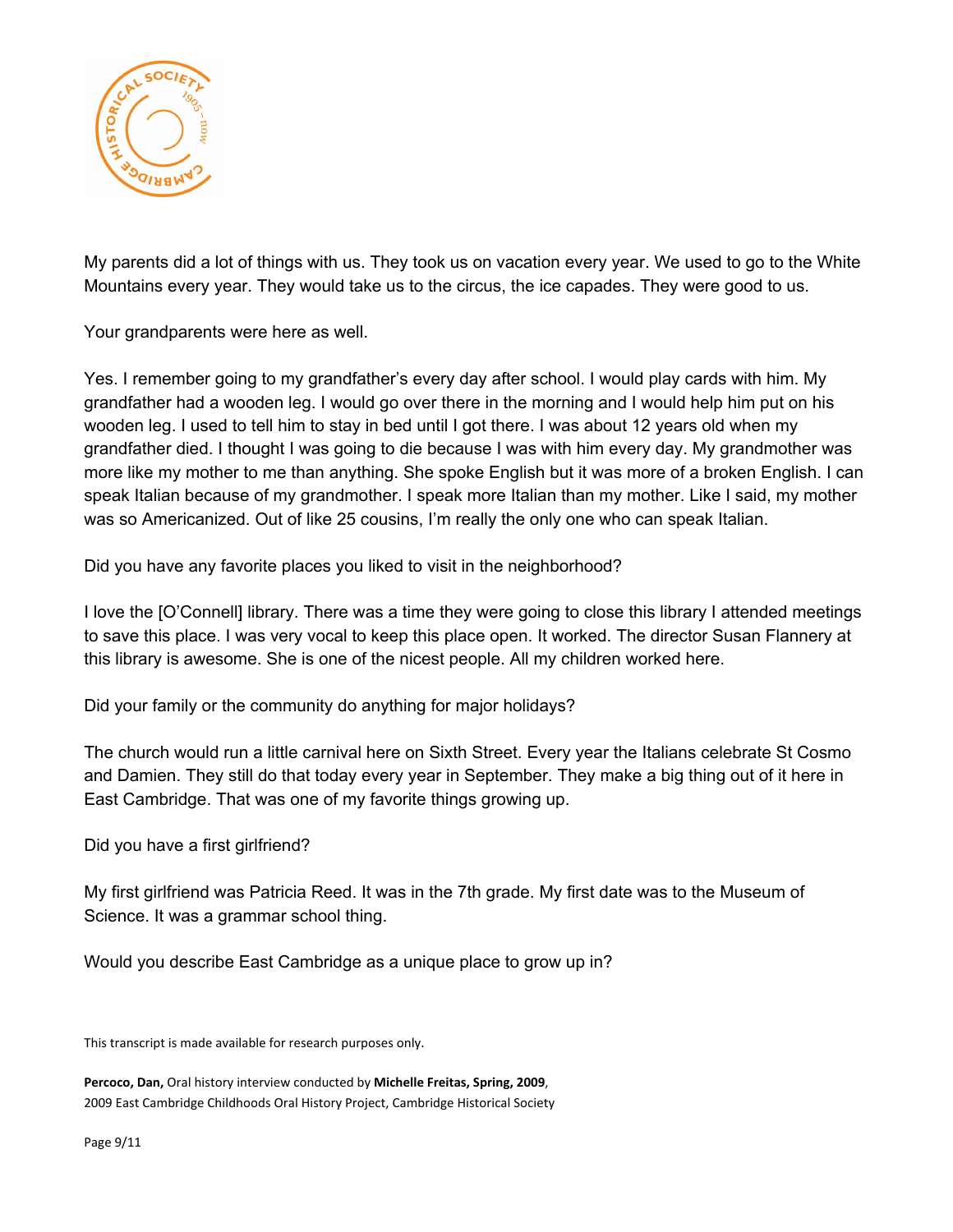

Yes, very unique. It's changed a lot but there are a lot of remnants still left. What I mean by remnants is that there are still people like myself around the neighborhood. We're still here. I can name a lot of the families that have lived here all their lives.

When did the neighborhood start changing?

I was in the service from 1964-1967. After I got back, I noticed change. There were more Portuguese while the Irish and Italians moved out. I noticed a change in the 70's. I noticed a huge change when they put up the Galleria Mall. That changed the neighborhood totally. That used to Lechmere. And there was a casket company. Down on Landmark Boulevard there used to diners. It was so nice.

If it wasn't for people like you, do you think East Cambridge would have that sense of community?

I think East Cambridge is the way it is because of the expansion of MIT and Harvard. This is more of a student area. I used to go to Harvard Square all the times and go to the movies. Next door to the movies was Brigham's Ice Cream Parlor. Believe it or not, the Honk Kong is still there. We used to go there all the time. I remember going to the Honk Kong and getting egg rolls for a quarter and pork strips for a quarter.

Do you think the level of crime has changed?

Yes, immensely. We never had crime here. I blame the crime on the Galleria Mall. There are a lot of people who never had exposure to East Cambridge but now they come off the Green Line from Boston. Just like there is a tremendous change in Boston with Jordan Marsh gone, Filene's gone. I remember going to the rodeo and seeing Gene Autry, Roy Rogers, and all those famous people. We don't have rodeos anymore. They don't exist here in Massachusetts. It's so sad. I remember my parents at Christmas time taking us into Boston and going to the theater. There was a yearly trip to New York City to see Radio City Music Hall and the Rockettes. It was affordable in those days to take a family to do those things. You can't do that today. I have fond memories of things like that. I remember my parents taking me and my sister to New York for the day. Years ago I remember on Bunker Hill day there was a huge parade in Charlestown. We used to walk over the bridge, which is now called the Gilmore Bridge. It was called the Prison Point Bridge because there was a prison in that area. There were a lot of fruit and vegetable stores on Cambridge St. The food tasted better in those days.

This transcript is made available for research purposes only.